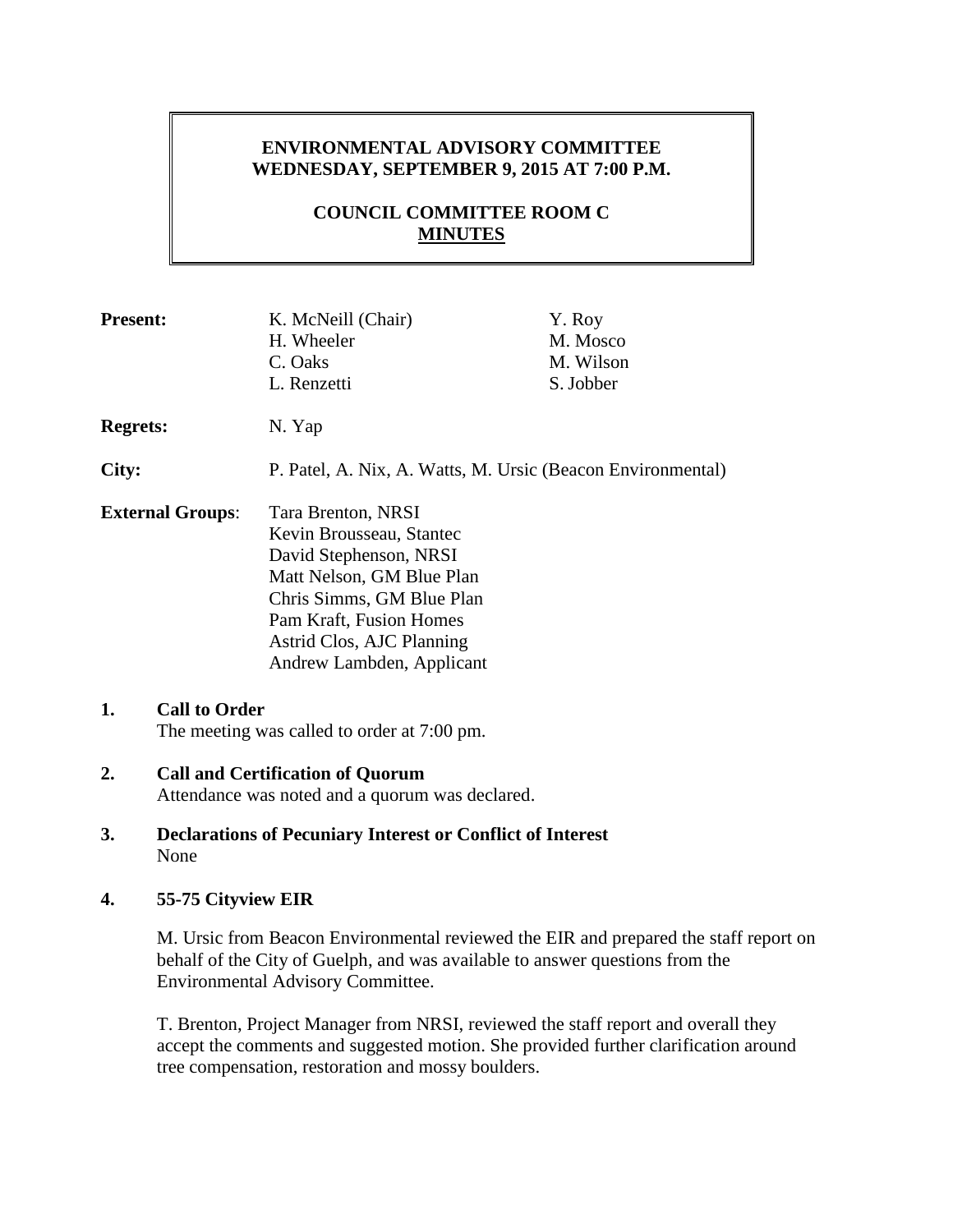## E.A.C. Minutes – September 9, 2015

The Environmental Advisory Committee went into committee to discuss a motion.

Comments from EAC:

- Need for stronger language around the need to salvage native wetland plants from non-provincially significant ELC Unit SWTM2-1 and install them in the protected PSW / buffer / restoration area
- Include summary table for the monitoring
- Make environmental stewardship insert more engaging and the language more accessible to people with less technical knowledge of the subject matter

Moved by H. Wheeler and seconded by Y. Roy.

"THAT an Addendum to the EIR is provided, to the satisfaction of the City, that includes:

- The updated tree compensation numbers for the 451 trees to be removed that require compensation;
- The actual landscape plans for the Open Space / Restoration Area that illustrate how this compensation will be implemented;
- Confirmation that the "mossy boulders" are "ethically sourced" or that they will not be used;
- An alternate seed mix to replace the "Native Prairie Meadow Mix" identified in Drawings L2A and L2B;
- A monthly water balance for both the wetland and ephemeral watercourse;
- Clarification on the frequency and duration of terrestrial monitoring (i.e., every second year for a period of five years);
- A more complete suite of water quality monitoring parameters.
- Summary table with monitoring commitments during and post construction to include frequency and protocols; and
- Plan for a bio-salvage to be undertaken to relocate plants from the non-PSW to the restoration area associated with the PSW."

 **Motion Carried -Unanimous-**

## **5. Harts Farm (Subdivision) EIS**

A. Nix, Environmental Planner with the City of Guelph, reviewed the staff report and was available to answer questions from the Environmental Advisory Committee.

Comments from EAC:

- Clarification of the retention of large Oak and plan for the park space
- What type of monitoring for the crayfish? Flagging it at this point, to be determined at the EIR stage
- Discussion around the removal of trees on the north east side to facilitate an off road trail, revised tree plan to include potential hazards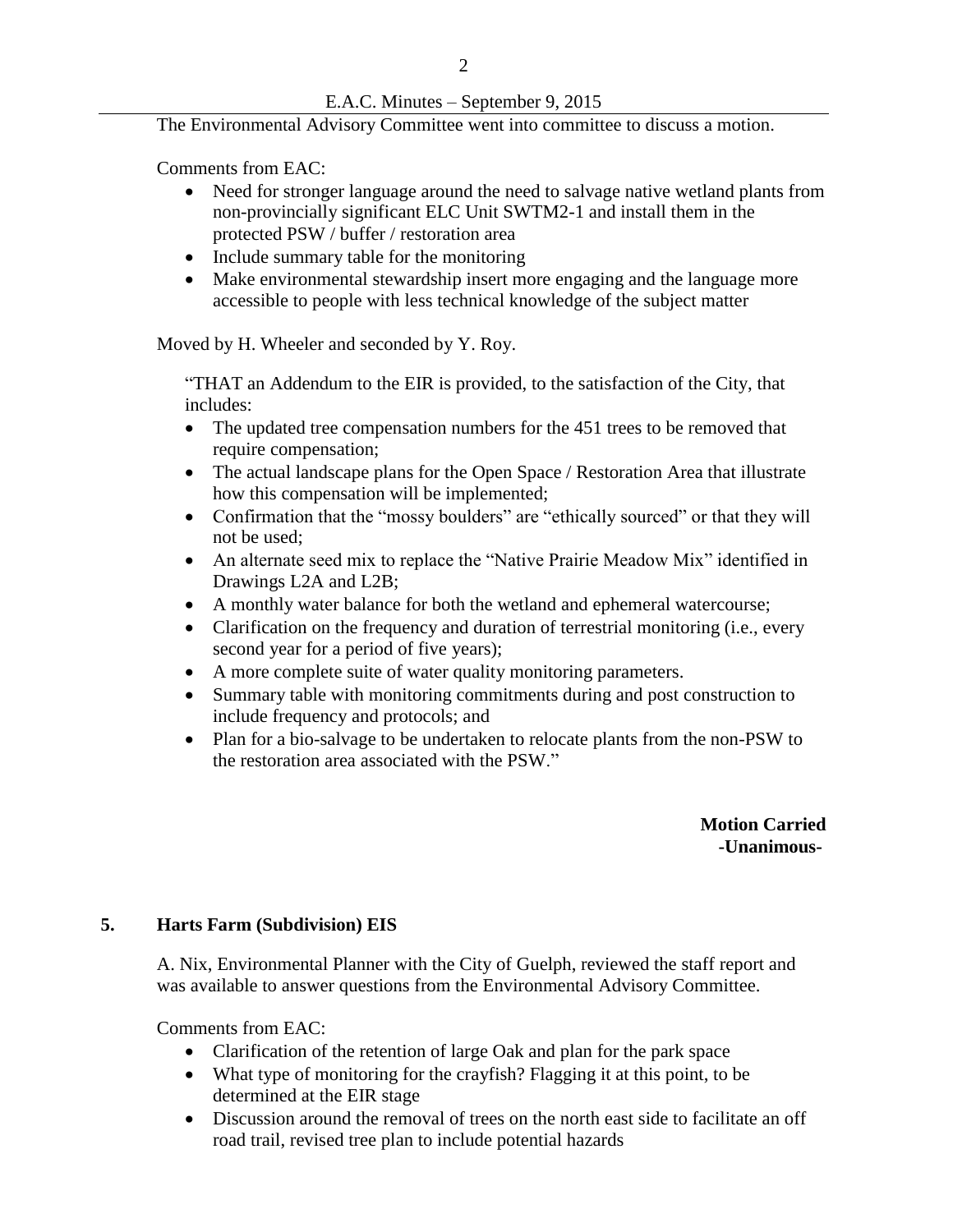## E.A.C. Minutes – September 9, 2015

 Discussion around alternative SWM systems, increased evapotranspiration as the best way to mitigate excess volume that hasn't been addressed

David Stephenson from NRSI provided a background of the application and commented on various aspects of the staff report. Overall, NRSI is in agreement with the City comments.

- Will include further detail regarding seepages
- Fish habitat provided that confirms cooling approach
- Spreader swales, will provide more information- at EIR will be looking at the location
- Lack of direction from the MNR regarding barn swallows. Will include 1 year post move monitoring
- Agreement with trail comments
- Looking at passive monitoring of Crayfish
- Clarification about the park- it's oversized to accommodate the oak as the ground under the oak is a steeper slope then what Parks wanted. It is planned to be a neighbourhood park

Comments from EAC:

- Discussion about SWM pond location directly beside a wetland and discharge without quantity control. Discussion of alternative methods.
- Discussion about barn swallow nesting structures and maintenance
- EIR should track impacts to amphibians

The Environmental Advisory Committee went into Committee to discuss a motion.

Moved by C. Oakes and seconded by M. Wilson.

"THAT the outstanding staff concerns as set out in the staff report are addressed, and that the stormwater management approach be reviewed by the applicant, City and the GRCA to address concerns regarding necessity of quantity control measures and consider alternatives including several distributed bio retention vegetation units to enhance water quality and evapotranspiration (water balance) opportunities in place of a stormwater management pond.

Provide clarity on the overall functionality of the overall proposed stormwater management system as it pertains water volumes entering the wetland.

THAT the following is incorporated into the recommendations for the EIR:

- That a monitoring program for terrestrial crayfish be completed concurrently with the post construction vegetation monitoring program;
- That the proposed water balance post construction monitoring be completed over the same timeframe as the revised post construction vegetation monitoring program (i.e. over a 5 year period);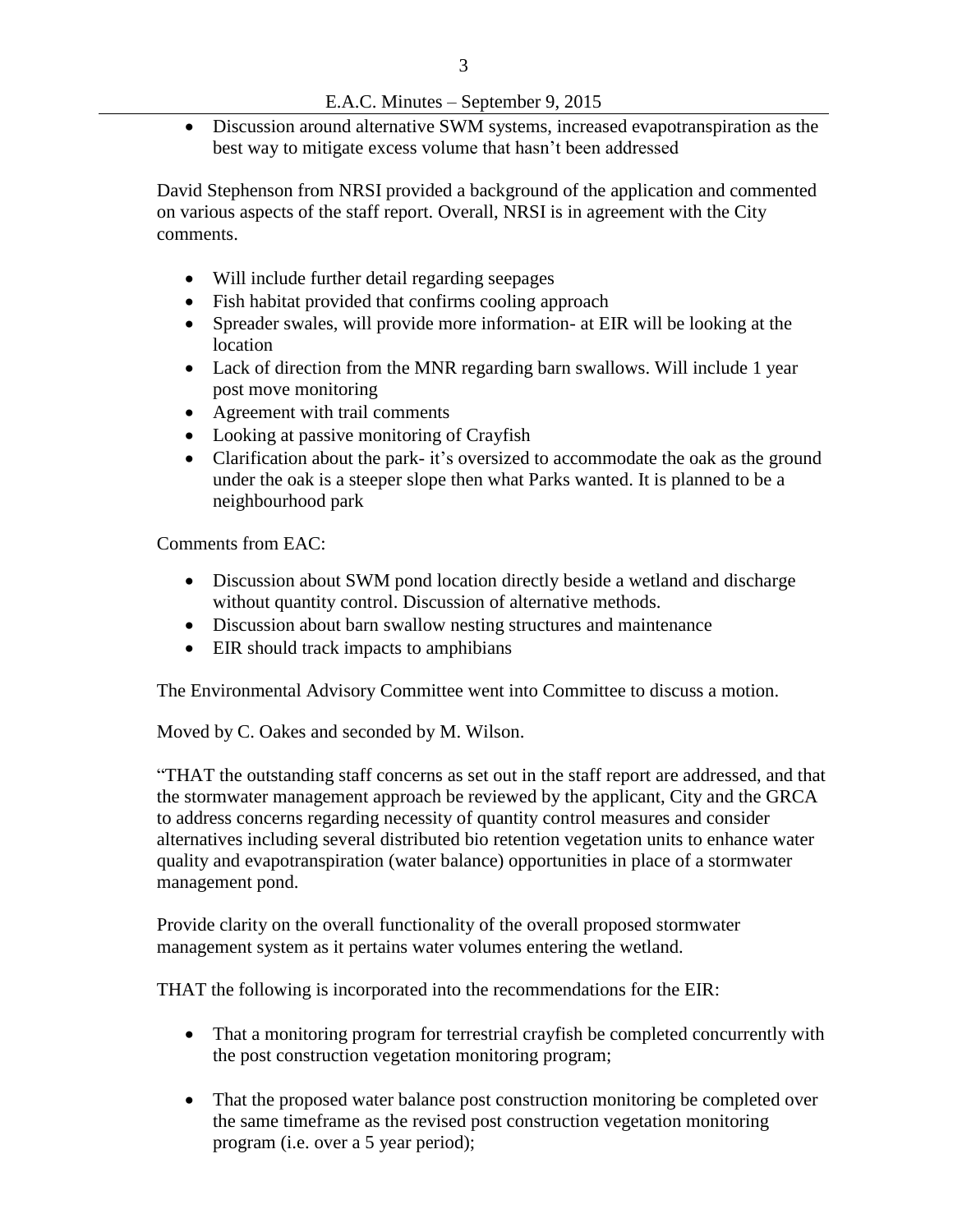- That the detailed design of the apartment block confirm that groundwater flows are maintained, if underground parking or other components would penetrate the water table;
- Preparation of a Salt Water Management plan (for Apartment Block 121 and Condominium Block 120) and that this is also to be incorporated into the declaration of future plans of condominium;
- Consideration for water quality monitoring of the wetland unit as part of the monitoring commitments in the EIR;
- Include the (re)design of Harts Lane, based on the analysis provided in the EIS addendum and that this include clarification regarding requirements under LRIA;
- Include information (e.g. maintenance requirements) and monitoring plans (if applicable) regarding any further requirements in relation to species at risk (barn swallow) required by the MNR."

 **Motion Carried -Unanimous-**

### **6. Approval of Minutes from August 12, 2015**

Moved by H. Wheeler and seconded by M. Mosco.

"To accept the minutes as amended."

**Motion Carried -Unanimous-**

#### **7. Correspondence & Information**

Prachi circulated files- Guelph Turf Grass EIS TOR, 60 Arkell EIR

### **8. Other Business**

Moved by C. Oakes, Seconded by L. Renzetti.

"Y. Roy is the interim Chair for next meeting. Election to be held in November."

**Motion Carried -Unanimous-**

- EAC requested for orientation related to City of Guelph's Stormwater Management and Monitoring programs. City Environmental Planning Staff to request and invite City Engineering Department to make the associated presentation.
- **9. Next Meeting-** October 14, 2015